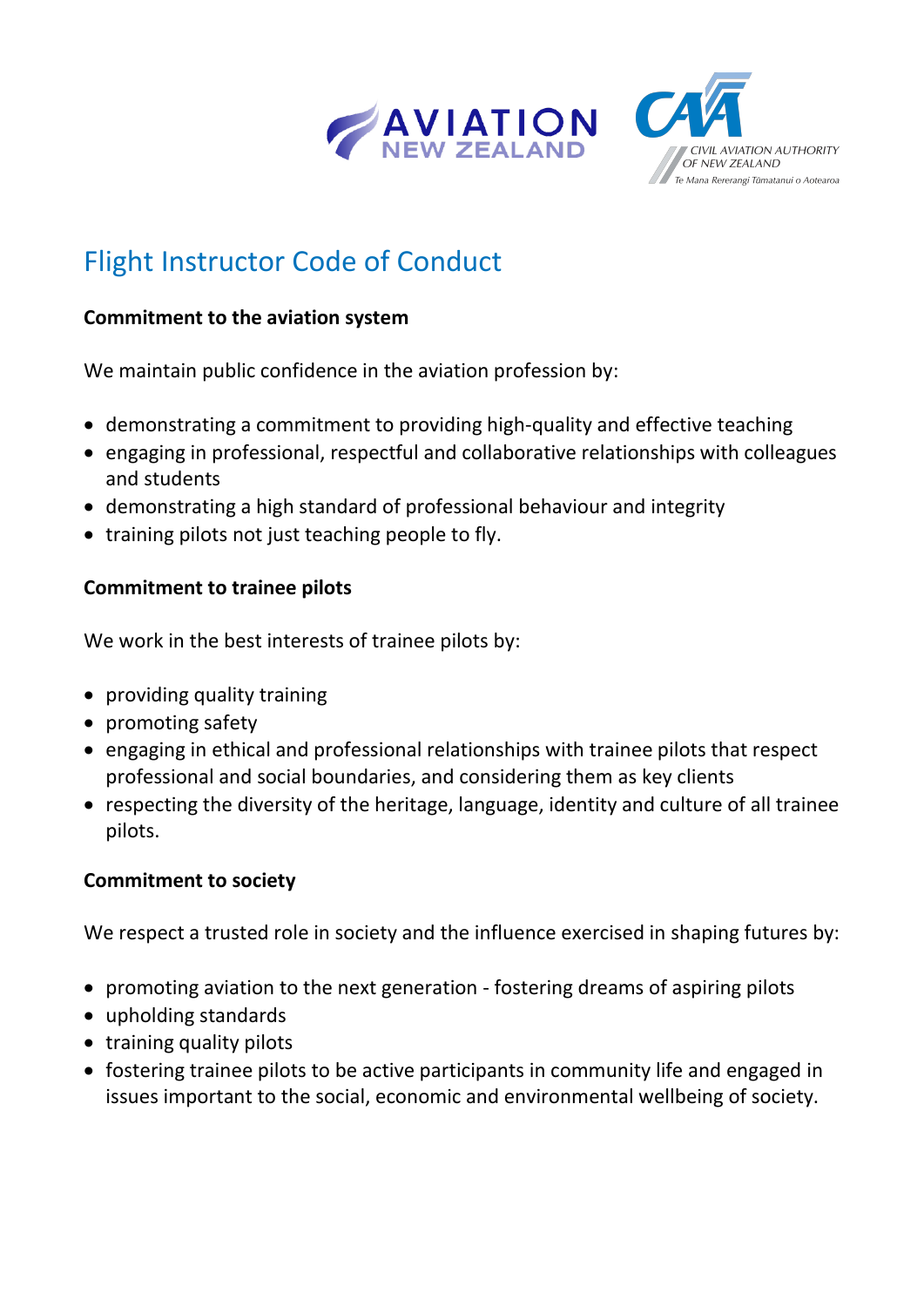## **Examples of standards**

### **Commitment to the aviation system**

We maintain public confidence in the aviation profession by:

| Demonstrating a commitment to providing high-quality and effective teaching                        |                                                                                                                                                                                                                      |  |
|----------------------------------------------------------------------------------------------------|----------------------------------------------------------------------------------------------------------------------------------------------------------------------------------------------------------------------|--|
| Behaviour that shows<br>commitment                                                                 | Being willing to review and modify procedures and to challenge<br>normal practices when necessary.<br>Being able to deliver the whole curriculum and be willing to<br>deliver subjects outside your specialist field |  |
| Behaviour that doesn't show<br>commitment                                                          | Approving lessons when you know further work is required.<br>Signing out students for flights when you know the<br>conditions are marginal or unsafe                                                                 |  |
| Engaging in professional, respectful, and collaborative relationships with colleagues and students |                                                                                                                                                                                                                      |  |
| Behaviour that shows<br>commitment                                                                 | • Sharing knowledge<br>Being approachable<br>Working together as a team                                                                                                                                              |  |
| Behaviour that doesn't show<br>commitment                                                          | Not leading by example<br>Not addressing problems<br>Not contributing to the team                                                                                                                                    |  |
| Demonstrating a high standard of professional behaviour and integrity                              |                                                                                                                                                                                                                      |  |
| Behaviour that shows<br>commitment                                                                 | Upholding values - being a role model<br>Leading by example<br>Showing respect to everyone                                                                                                                           |  |
| Behaviour that doesn't show<br>commitment                                                          | Not exercising good judgement or common sense<br>Not being on board with procedure<br>Talking negatively about your teammates                                                                                        |  |
| Training pilots not just teaching people to fly                                                    |                                                                                                                                                                                                                      |  |
| Behaviour that shows<br>commitment                                                                 | Continuing to develop consistent skills - making their weak<br>area their strong area<br>Taking the time to explain why, not 'just because'                                                                          |  |
| Behaviour that doesn't show<br>commitment                                                          | Doing only the bare minimum of what's required<br>Not checking that logbooks and paperwork are ready before a<br>flight test                                                                                         |  |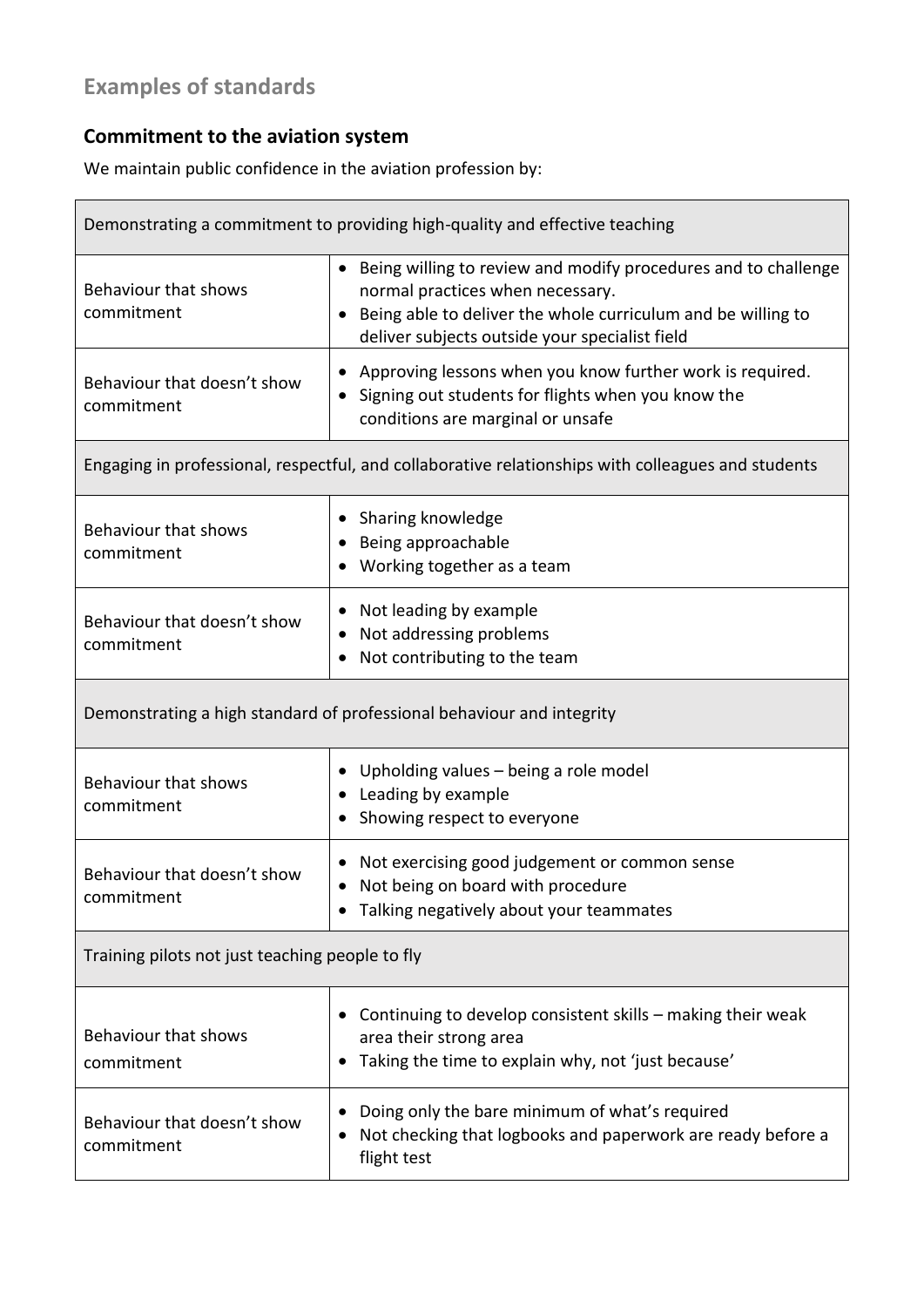#### **Commitment to trainee pilots**

 $\overline{1}$ 

We work in the best interests of pilots by:

| Providing quality training                                                                                                                          |                                                                                                                                                                                                                  |  |
|-----------------------------------------------------------------------------------------------------------------------------------------------------|------------------------------------------------------------------------------------------------------------------------------------------------------------------------------------------------------------------|--|
| Behaviour that shows<br>commitment                                                                                                                  | Always teaching to the same high standards<br>$\bullet$<br>(leading by example)<br>Being on time and sticking to the values<br>Helping struggling students with theory subjects and practical<br>piloting skills |  |
| Behaviour that doesn't show<br>commitment                                                                                                           | Not demonstrating good airmanship<br>$\bullet$<br>Being unapproachable<br>Putting your interests before students<br>Behaving unsafely                                                                            |  |
| Promoting safety                                                                                                                                    |                                                                                                                                                                                                                  |  |
| Behaviour that shows<br>commitment                                                                                                                  | Making sure students are using "I am Safe" and following this<br>yourself<br>Filing safety reports as a matter of urgency                                                                                        |  |
| Behaviour that doesn't show<br>commitment                                                                                                           | Being reckless and not mentally aware<br>Not reporting incidents so as to avoid possible<br>٠<br>repercussions                                                                                                   |  |
| Engaging in ethical and professional relationships with trainee pilots that respect professional<br>boundaries, and considering them as key clients |                                                                                                                                                                                                                  |  |
| Behaviour that shows<br>commitment                                                                                                                  | Treating them like a customer and always being<br>$\bullet$<br>willing to listen<br>Respecting personal space and maintaining appropriate social<br>٠<br>boundaries                                              |  |
| Behaviour that doesn't show<br>commitment                                                                                                           | Not showing good role modelling. "Do as I say, not as I do"<br>Knowingly putting yourself or a student in a compromising<br>position professionally or socially                                                  |  |
| Respecting the diversity of the heritage, language, identity, and culture of all trainee pilots                                                     |                                                                                                                                                                                                                  |  |
| Behaviour that shows<br>commitment                                                                                                                  | Communicating and showing empathy with the student<br>Treat students with respect and as an equal<br>Being patient in listening and communicating to ensure the<br>student understands                           |  |
| Behaviour that doesn't show<br>commitment                                                                                                           | Not listening<br>٠<br>Being unwilling to adapt and learn<br>Not respecting the learning style of different cultures                                                                                              |  |

٦